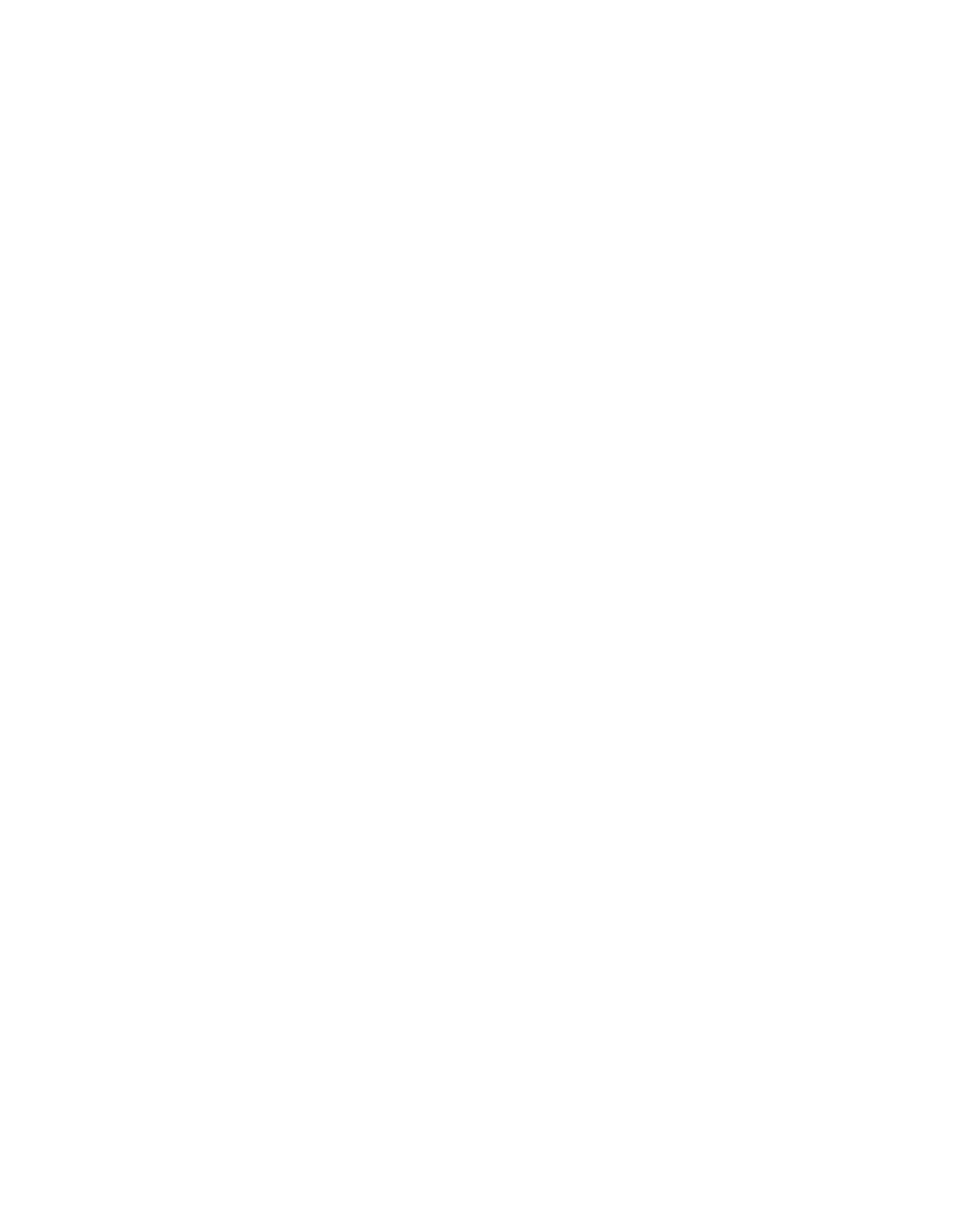

### **AVAILABLE LAND**

#### **Alabama**

|                | <b>Client Location</b> | <b>Address</b>                                  | <b>Size</b>       | <b>Contact</b>       | Phone          |
|----------------|------------------------|-------------------------------------------------|-------------------|----------------------|----------------|
| HD             | <b>Phenix City</b>     | 3784 Hwy 280-431 North                          | .5ac              | Don Beck             | (256) 534-7555 |
| HD             | W. Huntsville          | 4045 Lawson's Ridge Dr                          | 1.9ac<br>Don Beck |                      | (256) 534-7555 |
|                | <b>Arkansas</b>        |                                                 |                   |                      |                |
|                | <b>Client Location</b> | <b>Address</b>                                  | <b>Size</b>       | <b>Contact</b>       | Phone          |
| HD             | Fort Smith             | 5101 Phoenix Avenue                             | 1.2ac             | Damon Wright         | (479) 785-4343 |
|                | California             |                                                 |                   |                      |                |
|                | <b>Client Location</b> | <b>Address</b><br><b>Size</b><br><b>Contact</b> |                   |                      | Phone          |
| HD             | Chula Vista            | 3rd Avenue & Moss Street                        | .5ac              | <b>Mike Morris</b>   | (858) 452-0077 |
| HD             | Long Beach             | 6400 E. 7th St.                                 | $.4$ ac           | Mark Miller          | (626) 399-1140 |
| HD             | Moorpark               | SEQ Los Angeles & Miller Parkway                | 12.5 ac           | <b>Bruce Hamous</b>  | (805) 227-4023 |
| HD             | Red Bluff              | 2650 Main Street                                | $1.1$ ac          | Chris Campbell       | (916) 446-6800 |
|                | Colorado               |                                                 |                   |                      |                |
|                | <b>Client Location</b> | <b>Address</b>                                  | <b>Size</b>       | <b>Contact</b>       | Phone          |
| HD             | Canon City             | US Hwy 50 & MacKenzie Ave.                      | 1.9ac             | Glenn Anderson       | (303) 370-7455 |
| HD             | Littleton              | 3000 W. Belleview Ave.                          | $.8$ ac           | Glenn Anderson       | (303) 370-7455 |
| <b>Florida</b> |                        |                                                 |                   |                      |                |
|                | <b>Client Location</b> | <b>Address</b>                                  | <b>Size</b>       | <b>Contact</b>       | Phone          |
| <b>VFLP</b>    | <b>Brandon</b>         | W. Brandon Blvd. & Lakewood Dr.                 | 3.9 ac            | <b>Reid Burt</b>     | (813) 530-2773 |
| HD             | Fort Myers             | 14655 S Tamiami Trail                           | 2.3ac             | Walt Nelson          | (239) 334-3040 |
| GTL            | Lecanto                | SWC CR 491 & CR 486                             | 16ac              | Ken Stephens         | (813) 349-8418 |
| GTL            | Lecanto                | SWC CR 491 & CR 486                             | $1.01$ ac         | Ken Stephens         | (813) 349-8418 |
| GTL            | Lecanto                | SWC CR 491 & CR 486                             | $1.1$ ac          | Ken Stephens         | (813) 349-8418 |
| GTL            | Lecanto                | SWC CR 491 & CR 486                             | $1.1$ ac          | Ken Stephens         | (813) 349-8418 |
| HD             | Pensacola              | NWQ Davis Hwy & Brent Lane                      | $1.02$ ac         | John Vallas          | (251) 344-1444 |
| SH             | Port Charlotte         | Cochran Blvd                                    | $0.9$ ac          | <b>Tony Mangione</b> | (239) 334-3040 |
| JHS            | Tampa                  | SEC Dr. Martin Luther King Jr. Blvd. and Himes  | 1 ac              | Ken Stephens         | (813) 349-8418 |
| ВB             | Valrico                | 3309 Lithia Pinecrest Rd.                       | .7 ac             | <b>Reid Burt</b>     | (813) 530-2773 |
| <b>FRC</b>     | <b>Wesley Chapel</b>   | 1-75 & SR 56                                    | 68,631 sf         | <b>Reid Burt</b>     | (813) 530-2773 |
| <b>FRC</b>     | <b>Wesley Chapel</b>   | 1-75 & SR 56                                    | 5,000 sf          | <b>Reid Burt</b>     | (813) 530-2773 |
| HD             | <b>Winter Haven</b>    | 2000 8th St NW                                  | 4.3 ac            | Jaclyn Langholz      | (813) 228-9834 |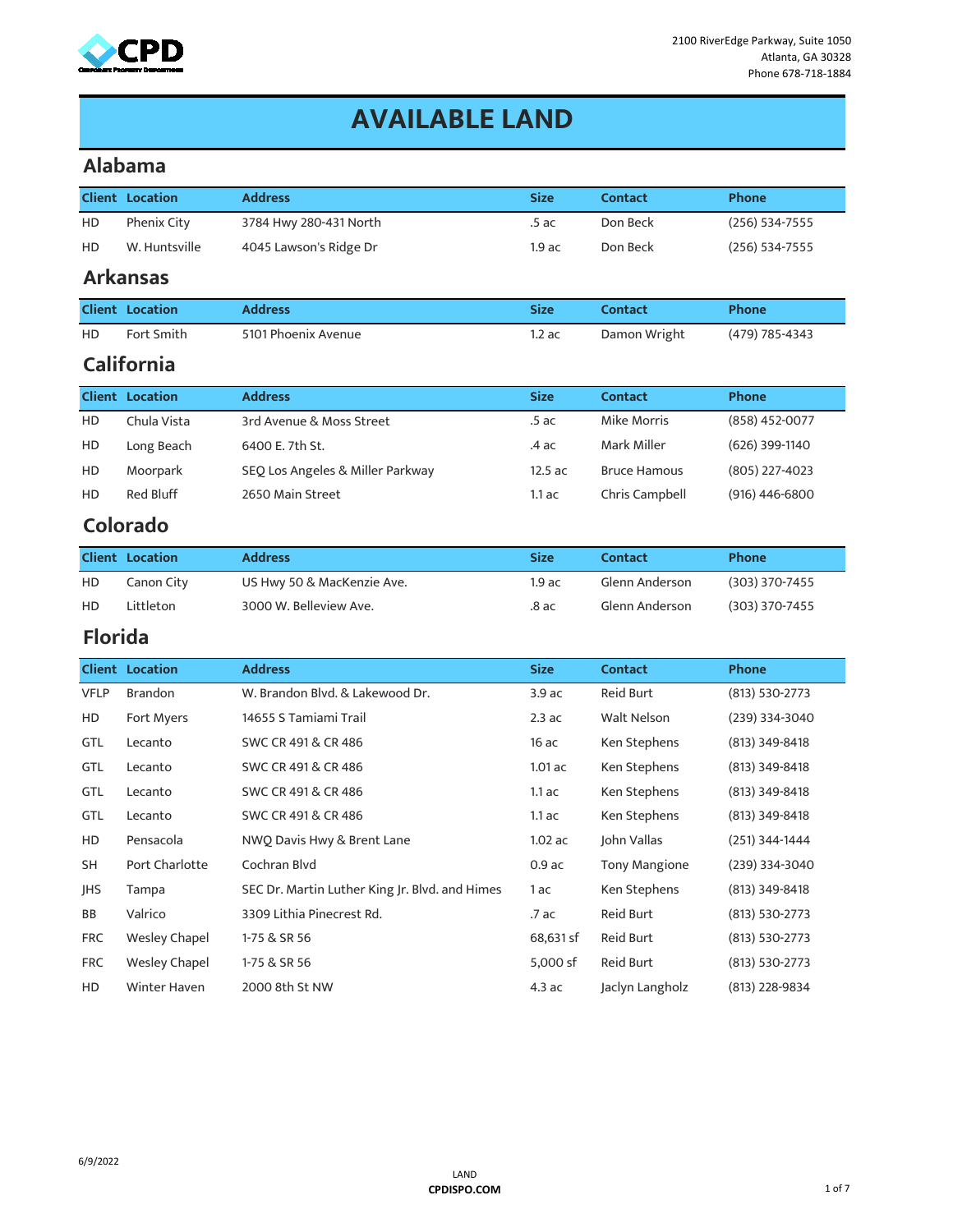

### **AVAILABLE LAND**

#### **Georgia**

|                 | 999.99                 |                           |             |                    |                  |
|-----------------|------------------------|---------------------------|-------------|--------------------|------------------|
|                 | <b>Client Location</b> | <b>Address</b>            | <b>Size</b> | <b>Contact</b>     | Phone            |
| HD              | Commerce               | 230 Steven B Tanger Blvd  | 1.4ac       | Will Cobb          | (770) 718-5261   |
| HD              | Commerce               | 230 Steven B Tanger Blvd  | 1.5ac       | Will Cobb          | (770) 718-5261   |
| HD              | Cordele                | 2011 Central Ave          | 4 ac        | Mary Carter        | (229) 343-3151   |
| HD              | Hartwell               | 1700 Anderson Hwy         | .9 ac       | Will Cobb          | (770) 718-5261   |
| HD              | Lovejoy                | 11705 Tara Blvd           | 3.8 ac      | Keith Valentine    | (678) 718-1882   |
| DT              | Riverdale              | 7009 Hwy 85               | 1.9ac       | Keith Valentine    | (678) 718-1882   |
| HD              | Toccoa                 | 302 Memorial Dr           | 1.9ac       | Will Cobb          | (770) 718-5261   |
| HD              | Toccoa                 | 302 Memorial Dr           | 1 ac        | Will Cobb          | (770) 718-5261   |
| HD              | <b>Wesley Chapel</b>   | 4325 New Snapfinger Wood  | 1 ac        | Keith Valentine    | (678) 718-1882   |
| HD              | <b>Wesley Chapel</b>   | 4325 New Snapfinger Wood  | $1.66$ ac   | Keith Valentine    | (678) 718-1882   |
| <b>Illinois</b> |                        |                           |             |                    |                  |
|                 | <b>Client Location</b> | <b>Address</b>            | <b>Size</b> | <b>Contact</b>     | Phone            |
| HD              | Normal                 | 795 Veterans Parkway      | 8.2 ac      | Dan Cohen          | (414) 390-1401   |
| <b>lowa</b>     |                        |                           |             |                    |                  |
|                 | <b>Client Location</b> | <b>Address</b>            | <b>Size</b> | <b>Contact</b>     | Phone            |
| HD              | Sioux City             | Cunningham Dr & Leech Ave | 1 ac        | Justin Riviera     | (402) 393-8811   |
| HD              | Sioux City             | Cunningham Dr & Leech Ave | .7 ac       | Justin Riviera     | (402) 393-8811   |
| <b>Kansas</b>   |                        |                           |             |                    |                  |
|                 | <b>Client Location</b> | <b>Address</b>            | <b>Size</b> | <b>Contact</b>     | Phone            |
| HD.             | Overland Park          | 95th St & Metcalf Ave     | .21 ac      | Jeff Berg          | (913) 914-7065   |
|                 | Kentucky               |                           |             |                    |                  |
|                 | <b>Client Location</b> | <b>Address</b>            | <b>Size</b> | <b>Contact</b>     | Phone            |
| HD              | Paducah                | 2801 James Sanders Rd     | .4 ac       | <b>Bruce Isaac</b> | (859) 224-2000   |
| HD              | Richmond               | NWQ I-75/Barnes Mill Rd   | 11.9 ac     | <b>Bruce Isaac</b> | (859) 224-2000   |
|                 | Louisiana              |                           |             |                    |                  |
|                 | <b>Client Location</b> | <b>Address</b>            | <b>Size</b> | <b>Contact</b>     | Phone            |
| HD              | Kenner                 | NWQ Williams Blvd & I-10  | 2.3ac       | <b>Beau Box</b>    | (225) 237-3343   |
| HD              | Kenner                 | NWO Williams Blvd & I-10  | 2.5ac       | Beau Box           | $(225)$ 237-3343 |
|                 | <b>Maryland</b>        |                           |             |                    |                  |
|                 | <b>Client Location</b> | <b>Address</b>            | <b>Size</b> | <b>Contact</b>     | <b>Phone</b>     |
| HD              | Edgewood               | 2703 Pulaski Hwy          | 1.2ac       | Mike Zacharia      | (703) 905-0268   |
| HD              | Edgewood               | 2703 Pulaski Hwy          | .9 ac       | Mike Zacharia      | (703) 905-0268   |

### **Mississippi**

HD Edgewood 2703 Pulaski Hwy 2 ac Mike Zacharia (703) 905-0268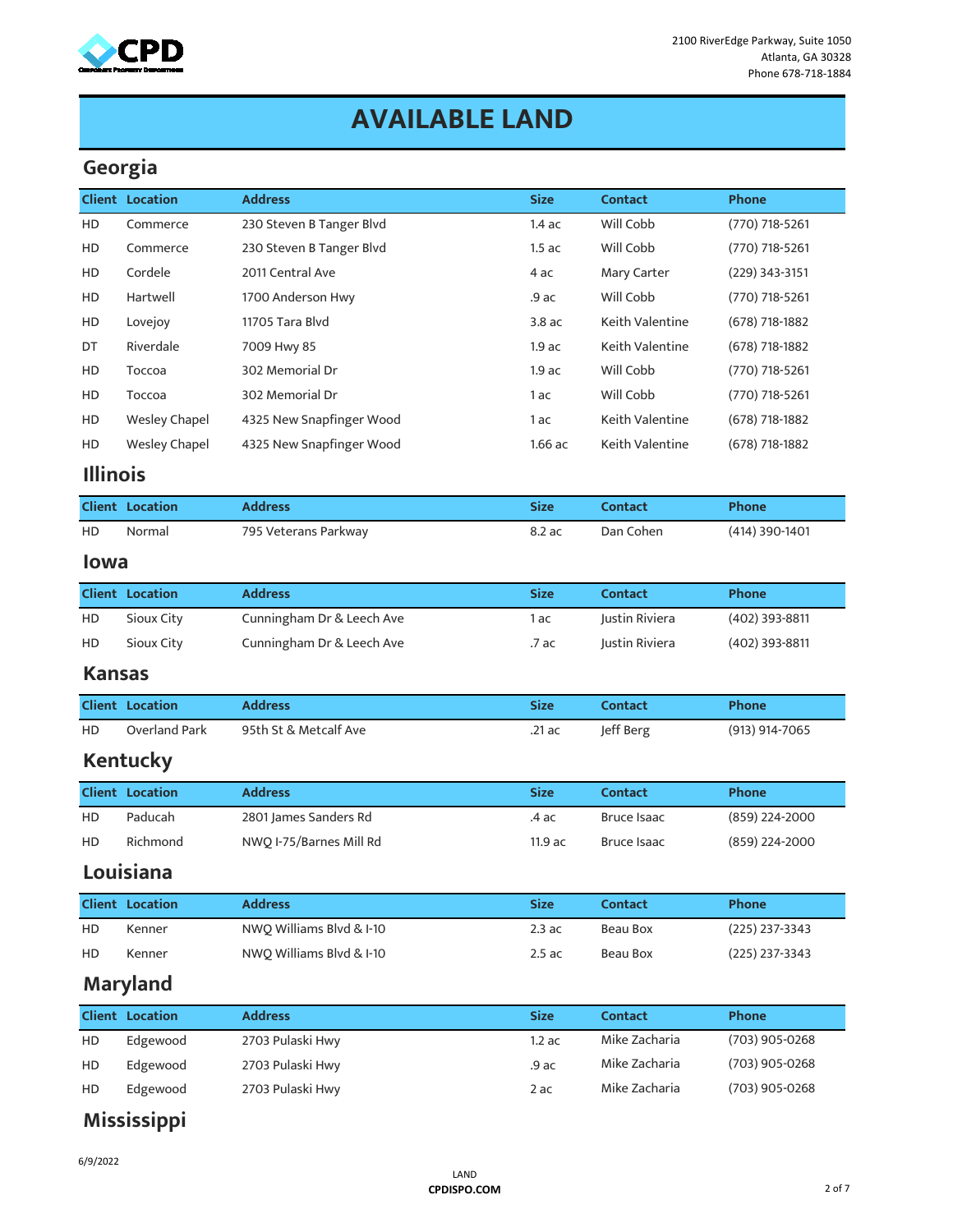

|               | <b>AVAILABLE LAND</b>  |                               |             |                      |                  |  |  |  |  |
|---------------|------------------------|-------------------------------|-------------|----------------------|------------------|--|--|--|--|
|               | <b>Client Location</b> | <b>Address</b>                | <b>Size</b> | <b>Contact</b>       | <b>Phone</b>     |  |  |  |  |
| HD            | Olive Branch           | Kraft Goodman Rd & Highway 78 | 1 ac        | <b>Charlie Oates</b> | (901) 763-2050   |  |  |  |  |
|               | <b>Missouri</b>        |                               |             |                      |                  |  |  |  |  |
|               | <b>Client Location</b> | <b>Address</b>                | <b>Size</b> | <b>Contact</b>       | Phone            |  |  |  |  |
| HD            | Ellisville             | 37 Ellisville Towne Center    | 1.4ac       | Tom Egan             | $(314)$ 378-6083 |  |  |  |  |
| HD            | Lees Summit            | 651 S.E. Oldham Pkwy          | $1.9$ ac    | Jeff Berg            | (913) 914-7065   |  |  |  |  |
| HD            | Lees Summit            | 651 S.E. Oldham Pkwy          | $1.1$ ac    | Jeff Berg            | (913) 914-7065   |  |  |  |  |
| <b>Nevada</b> |                        |                               |             |                      |                  |  |  |  |  |
|               | <b>Client Location</b> | <b>Size</b><br><b>Address</b> |             | <b>Contact</b>       | Phone            |  |  |  |  |
| HD            | Pahrump                | NEC Hwy 160 & Basin Ave       | 3.8ac       | Kit Graski           | (702) 570-5377   |  |  |  |  |
| HD            | Pahrump                | NEC Hwy 160 & Basin Ave       | 1 ac        | Kit Graski           | (702) 570-5377   |  |  |  |  |
| HD            | Pahrump                | NEC Hwy 160 & Basin Ave       | 1 ac        | Kit Graski           | (702) 570-5377   |  |  |  |  |
| HD            | Pahrump                | NEC Hwy 160 & Basin Ave       | $.8$ ac     | Kit Graski           | (702) 570-5377   |  |  |  |  |
| HD            | Pahrump                | NEC Hwy 160 & Basin Ave       | $.8$ ac     | Kit Graski           | (702) 570-5377   |  |  |  |  |
|               | <b>New York</b>        |                               |             |                      |                  |  |  |  |  |
|               | <b>Client Location</b> | <b>Address</b>                | <b>Size</b> | <b>Contact</b>       | <b>Phone</b>     |  |  |  |  |
| HD            | Massena                | 41 Stephenville Rd            | 1 ac        | Chris Clark          | (315) 445-8509   |  |  |  |  |
|               | <b>North Carolina</b>  |                               |             |                      |                  |  |  |  |  |
|               | <b>Client Location</b> | <b>Address</b>                | <b>Size</b> | <b>Contact</b>       | Phone            |  |  |  |  |
| HD            | <b>Charlotte East</b>  | 9501 Albermarle Rd            | $0.61$ ac   | Keith Valentine      | (678) 718-1882   |  |  |  |  |
| HD            | Hendersonville         | 401 Linda Vista Dr            | $1.8$ ac    | <b>Brian Turner</b>  | (828) 210-3940   |  |  |  |  |
| HD            | W. Asheville           | 127 Acton Circle              | 1 ac        | <b>Brian Turner</b>  | (828) 210-3940   |  |  |  |  |
| Ohio          |                        |                               |             |                      |                  |  |  |  |  |
|               | <b>Client Location</b> | <b>Address</b>                | <b>Size</b> | <b>Contact</b>       | Phone            |  |  |  |  |
| HD            | Forest Park            | 1266 Omniplex Dr              | 4.5 ac      | Mike Nolan           | (614) 228-2222   |  |  |  |  |
| HD            | Trotwood               | 5200 Salem Ave                | 3ac         | Mike Nolan           | $(614)$ 228-2222 |  |  |  |  |
|               | <b>Oklahoma</b>        |                               |             |                      |                  |  |  |  |  |
|               | <b>Client Location</b> | <b>Address</b>                | <b>Size</b> | <b>Contact</b>       | <b>Phone</b>     |  |  |  |  |
| HD            | Oklahoma City          | 7620 NW Expressway            | 1 ac        | <b>Stuart Graham</b> | (405) 607-6027   |  |  |  |  |
| <b>Oregon</b> |                        |                               |             |                      |                  |  |  |  |  |
|               | <b>Client Location</b> | <b>Address</b>                | <b>Size</b> | <b>Contact</b>       | Phone            |  |  |  |  |
| HD            | Sherwood               | 20260 SW Pacific Hwy.         | 11.45 ac    | <b>Matt Martinez</b> | (360) 719-2410   |  |  |  |  |
| HD            | The Dalles             | 3600 W 6th Street             | $.8$ ac     | Matt Martinez        | (360) 719-2410   |  |  |  |  |
| HD            | Warrenton              | Highway 101 and Dolphin Lane  | 1.5ac       | <b>Matt Martinez</b> | (360) 719-2410   |  |  |  |  |
|               | Pennsylvania           |                               |             |                      |                  |  |  |  |  |
|               | <b>Client Location</b> | <b>Address</b>                | <b>Size</b> | <b>Contact</b>       | Phone            |  |  |  |  |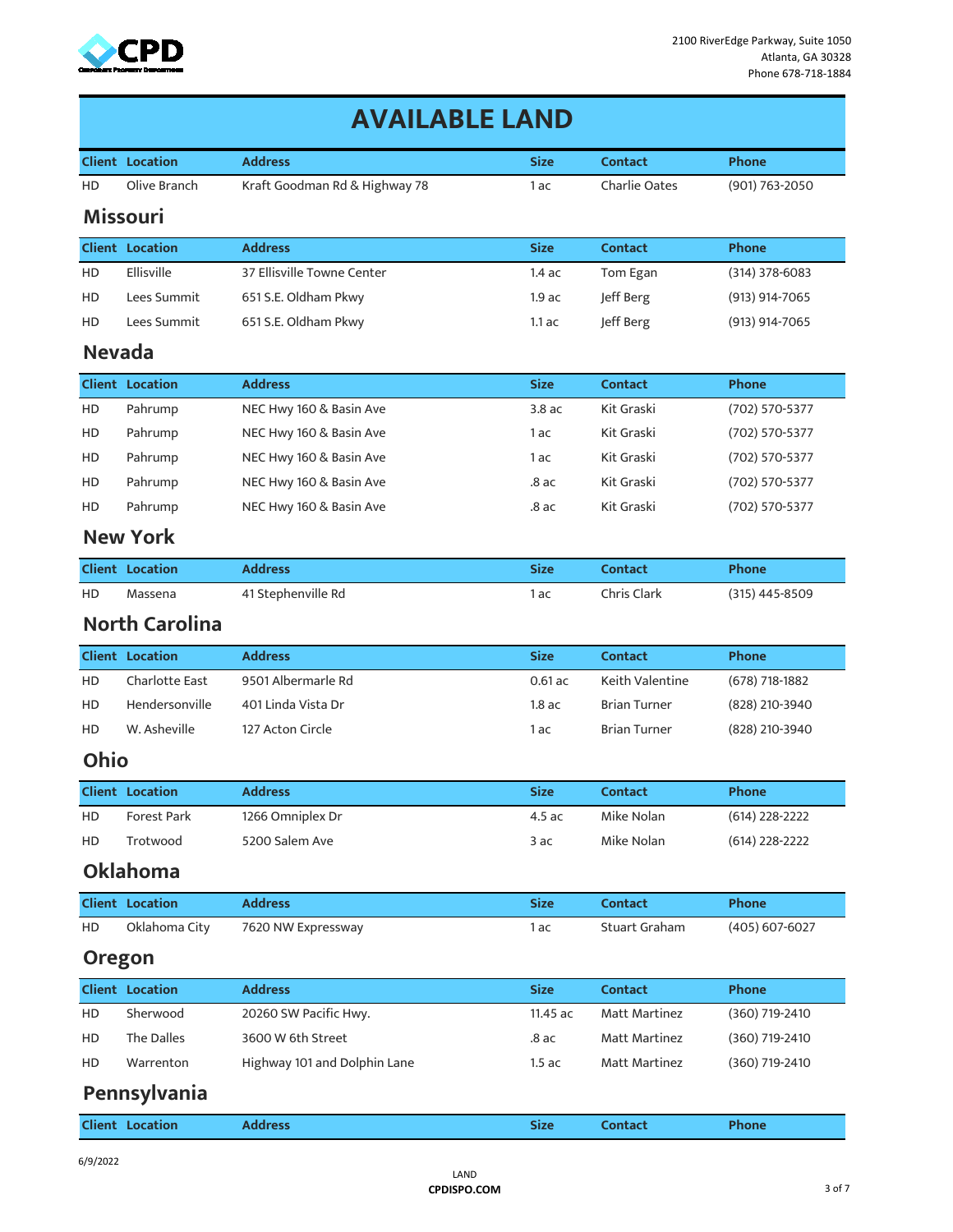

|           | <b>AVAILABLE LAND</b>   |                                |             |                       |                    |  |  |  |  |
|-----------|-------------------------|--------------------------------|-------------|-----------------------|--------------------|--|--|--|--|
| HD        | Ridley Township         | 300 East Macdade Blvd          | .23 ac      | <b>Steve DePetris</b> | (856) 231-1010     |  |  |  |  |
|           | <b>South Carolina</b>   |                                |             |                       |                    |  |  |  |  |
|           | <b>Client Location</b>  | <b>Address</b>                 | <b>Size</b> | <b>Contact</b>        | Phone              |  |  |  |  |
| HD        | E. Columbia             | 7701 Two Notch Rd              | 1.1ac       | <b>Tim Metzler</b>    | (843) 795-5165     |  |  |  |  |
|           | Tennessee               |                                |             |                       |                    |  |  |  |  |
|           | <b>Client Location</b>  | <b>Address</b>                 | <b>Size</b> | <b>Contact</b>        | Phone              |  |  |  |  |
| HD        | Covington               | NEQ of Holly Grove Rd & Hwy 51 | 8.4 ac      | <b>Charlie Oates</b>  | (901) 763-2050     |  |  |  |  |
| HD        | Covington               | NEO of Holly Grove Rd & Hwy 51 | .64ac       | <b>Charlie Oates</b>  | (901) 763-2050     |  |  |  |  |
| HD        | <b>Halls Crossroads</b> | 7530 Norris Freeway            | 13.5 ac     | David Baker           | $(615) 627 - 3963$ |  |  |  |  |
| <b>HD</b> | Pulaski                 | 1451 W College St              | 1.6ac       | Sheldon Griffin       | (615) 627-3966     |  |  |  |  |
| HD        | SE Knoxville            | 140 Green Rd                   | 1.2ac       | Sheldon Griffin       | $(615)$ 627-3966   |  |  |  |  |
| HD        | <b>Spring Hill</b>      | 5411 Columbia Pike             | 1.4ac       | Sheldon Griffin       | (615) 627-3966     |  |  |  |  |
| HD        | Spring Hill             | 5411 Columbia Pike             | $1.9$ ac    | Sheldon Griffin       | $(615)$ 627-3966   |  |  |  |  |
| HD        | <b>Spring Hill</b>      | 5411 Columbia Pike             | 1.5ac       | Sheldon Griffin       | $(615) 627 - 3966$ |  |  |  |  |
| Texas     |                         |                                |             |                       |                    |  |  |  |  |
|           | <b>Client Location</b>  | <b>Address</b>                 | <b>Size</b> | <b>Contact</b>        | Phone              |  |  |  |  |
| HD        | Bellmead                | NEQ I-35 and Loop 340          | $2.1$ ac    | Mike Stevens          | (972) 233-7979     |  |  |  |  |
| HD        | Kerrville               | 1789 Sidney Baker              | $1.8$ ac    | Mike Stevens          | (972) 233-7979     |  |  |  |  |
| <b>HD</b> | Kerrville               | 1789 Sidney Baker              | $5.8$ ac    | Mike Stevens          | (972) 233-7979     |  |  |  |  |
| HD        | Mt. Pleasant            | 2530 S. Jefferson Ave          | $1.1$ ac    | Mike Stevens          | (972) 233-7979     |  |  |  |  |
| HD        | Terrell                 | 151 Windsor Ave                | 3.7ac       | <b>Mike Stevens</b>   | (972) 233-7979     |  |  |  |  |

### **Virginia**

|           | <b>Client Location</b> | <b>Address</b>      | <b>Size</b> | Contact     | <b>Phone</b>   |
|-----------|------------------------|---------------------|-------------|-------------|----------------|
| <b>HD</b> | Roanoke                | 3217 Hershberger Rd | $2.3$ ac    | Debra Ramey | (757) 722-2500 |
| <b>HD</b> | Roanoke                | 3217 Hershberger Rd | $1.2$ ac    | Debra Ramey | (757) 722-2500 |
| HD        | Roanoke                | 3217 Hershberger Rd | l ac        | Debra Ramey | (757) 722-2500 |

HD Tyler Loop 323 & Old Jacksonville Hwy 7 ac Mike Stevens (972) 233-7979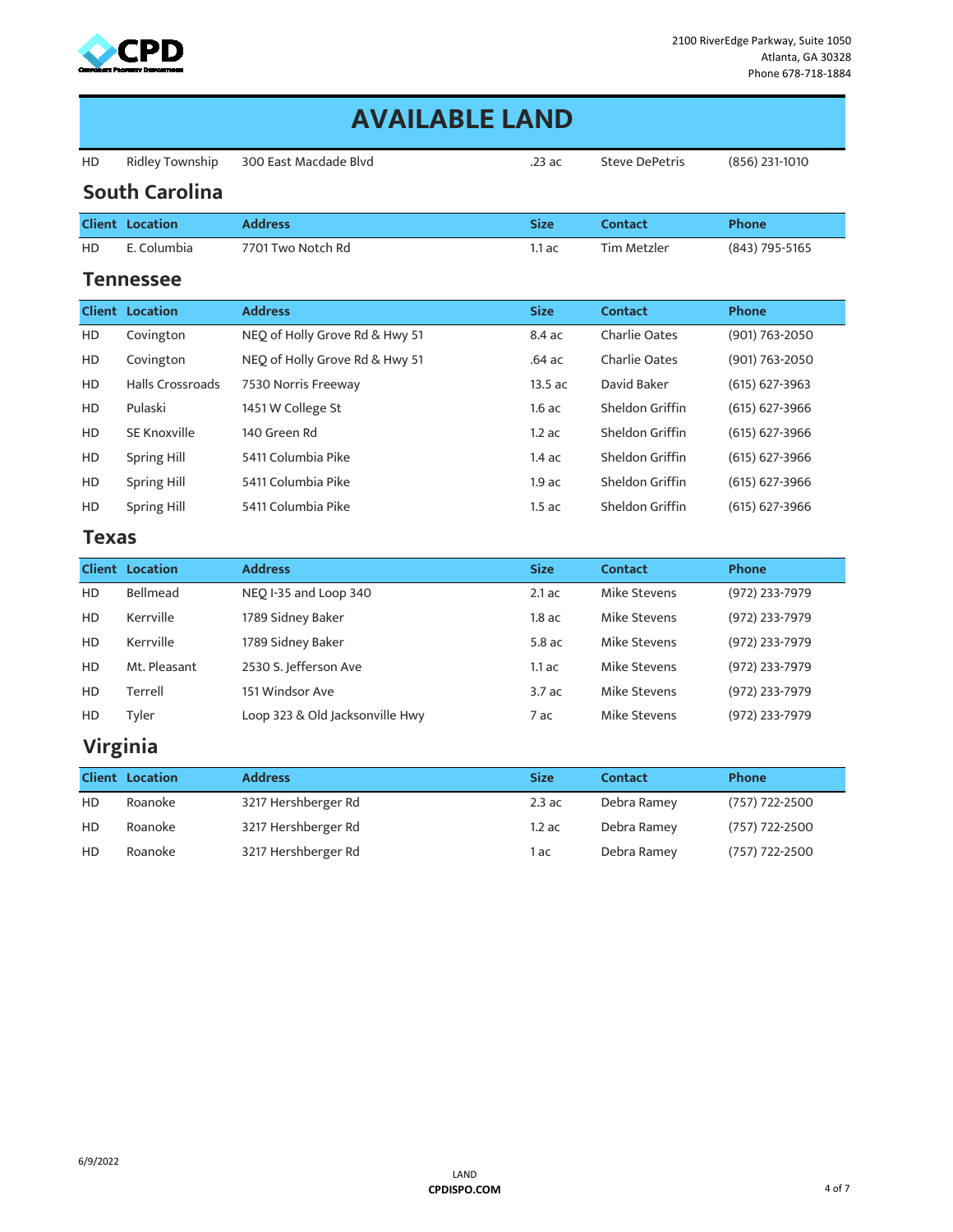

### **AVAILABLE LAND**

### **Washington**

|                | <b>Client Location</b>    | <b>Address</b>                   | <b>Size</b> | Contact       | Phone          |  |  |  |
|----------------|---------------------------|----------------------------------|-------------|---------------|----------------|--|--|--|
| HD             | Omak                      | 920 Engh Rd.                     | 21ac        | Charlie Footh | (206) 343-9204 |  |  |  |
| H <sub>D</sub> | Port Orchard              | NEC Bethel Rd and Salmonberry Rd | $20.7$ ac   | Charlie Footh | (206) 343-9204 |  |  |  |
| HD             | Spanaway                  | 101 E 152nd Street               | .5 ac       | Charlie Footh | (206) 343-9204 |  |  |  |
| HD             | Spanaway                  | 101 E 152nd Street               | 1.2ac       | Charlie Footh | (206) 343-9204 |  |  |  |
| HD             | Spanaway                  | 101 E 152nd Street               | $.8$ ac     | Charlie Footh | (206) 343-9204 |  |  |  |
| HD             | Spanaway                  | 101 E 152nd Street               | 1.4ac       | Charlie Footh | (206) 343-9204 |  |  |  |
|                | $M1. - - - - - - - - - -$ |                                  |             |               |                |  |  |  |

#### **Wisconsin**

|    | <b>Client Location</b> | <b>Address</b>                               | <b>Size</b> | Contact   | <b>Phone</b>     |
|----|------------------------|----------------------------------------------|-------------|-----------|------------------|
| HD |                        | Wisconsin Rapids East Riverview Expy & 24 St | .9 ac       | Dan Cohen | $(414)$ 390-1401 |
| HD |                        | Wisconsin Rapids East Riverview Expy & 24 St | 1.3 ac      | Dan Cohen | $(414)$ 390-1401 |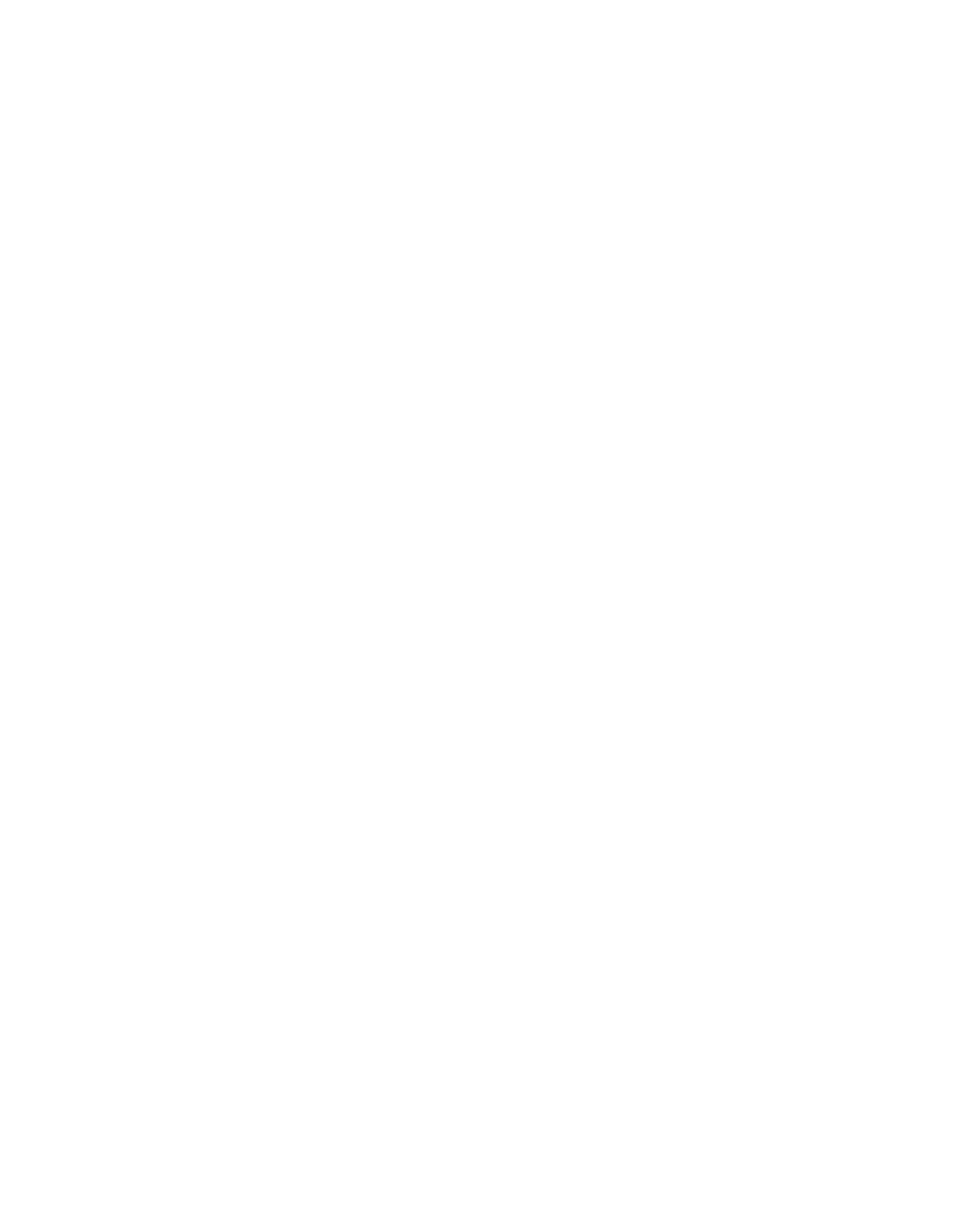

# **BUILDINGS AVAILABLE FOR SALE (S) OR LEASE (L)**

#### **California**

| <b>Client</b>   | <b>Location</b>        |     | <b>Address</b>                | <b>Size</b> | <b>Contact</b>     | Phone              |
|-----------------|------------------------|-----|-------------------------------|-------------|--------------------|--------------------|
| HD              | Chula Vista            | (L) | 3rd Avenue & Moss Street      | 27,634 sf   | Mike Morris        | (858) 775-7117     |
| HD              | Pasadena               | (S) | SWQ E. Foothill Blvd. & I-210 | 120,435 sf  | Mark Miller        | (626) 399-1140     |
| D               | San Diego              | (L) | 789 W. Harbor Dr.             | 9,981 sf    | <b>Mike Morris</b> | (858) 775-7117     |
| HD              | Sunnyvale              | (L) | 121 E. El Camino Real         | 28,400 sf   | Matt Kircher       | (415) 772-0201     |
| HD              | Sunland                | (L) | 8040 Foothill Blvd            | 112,265 sf  | Mark Miller        | (626) 399-1140     |
| <b>Florida</b>  |                        |     |                               |             |                    |                    |
| <b>Client</b>   | <b>Location</b>        |     | <b>Address</b>                | <b>Size</b> | <b>Contact</b>     | <b>Phone</b>       |
| <b>FRC</b>      | Pinellas Park          | (L) | 7900 US Hwy 19                | 2,400 sf    | Reid Burt          | $(813) 530 - 2773$ |
| <b>FRC</b>      | <b>Wesley Chapel</b>   | (L) | 1-75 & SR 56                  | 12,444 sf   | Reid Burt          | (813) 530-2773     |
| <b>Illinois</b> |                        |     |                               |             |                    |                    |
| <b>Client</b>   | Location               |     | <b>Address</b>                | <b>Size</b> | <b>Contact</b>     | Phone              |
| HD              | Champaign              | (L) | Bloomington Rd & Hagan Rd     | 57,583 sf   | Dan Cohen          | (414) 390-1401     |
|                 | Louisiana              |     |                               |             |                    |                    |
| <b>Client</b>   | <b>Location</b>        |     | <b>Address</b>                | <b>Size</b> | <b>Contact</b>     | Phone              |
| D               | <b>West Monroe</b>     | (L) | 224 Blanchard St.             | 7,938 sf    | Cade Bogan         | (225) 333-9807     |
|                 | <b>Maryland</b>        |     |                               |             |                    |                    |
| <b>Client</b>   | Location               |     | <b>Address</b>                | <b>Size</b> | <b>Contact</b>     | Phone              |
| HD              | Bethesda               | (L) | 7111 Westlake Terrace         | 3,178 sf    | Mike Zacharia      | (703) 905-0268     |
| HD              | Bethesda               | (L) | 7111 Westlake Terrace         | 6,278 sf    | Mike Zacharia      | (703) 905-0268     |
|                 | <b>Massachusetts</b>   |     |                               |             |                    |                    |
| <b>Client</b>   | <b>Location</b>        |     | <b>Address</b>                | <b>Size</b> | <b>Contact</b>     | Phone              |
| HD              | Greenfield             | (L) | 264 Mohawk Trail - Route 2    | 17,000 sf   | Pat Paladino       | $(617)$ 772-7266   |
| HD              | Greenfield             | (L) | 264 Mohawk Trail - Route 2    | 7,500 sf    | Pat Paladino       | $(617)$ 772-7266   |
| HD              | Greenfield             | (L) | 264 Mohawk Trail - Route 2    | 1,500 sf    | Pat Paladino       | $(617)$ 772-7266   |
|                 | <b>Missouri</b>        |     |                               |             |                    |                    |
|                 | <b>Client Location</b> |     | <b>Address</b>                | <b>Size</b> | <b>Contact</b>     | Phone              |
| HD              | Columbia               | (L) | 3215 Clark Lane               | 20,000 sf   | Tom Egan           | $(314)$ 378-6083   |
|                 | <b>Nebraska</b>        |     |                               |             |                    |                    |
|                 | Client Location        |     | <b>Address</b>                | Size        | Contact            | <b>Phone</b>       |